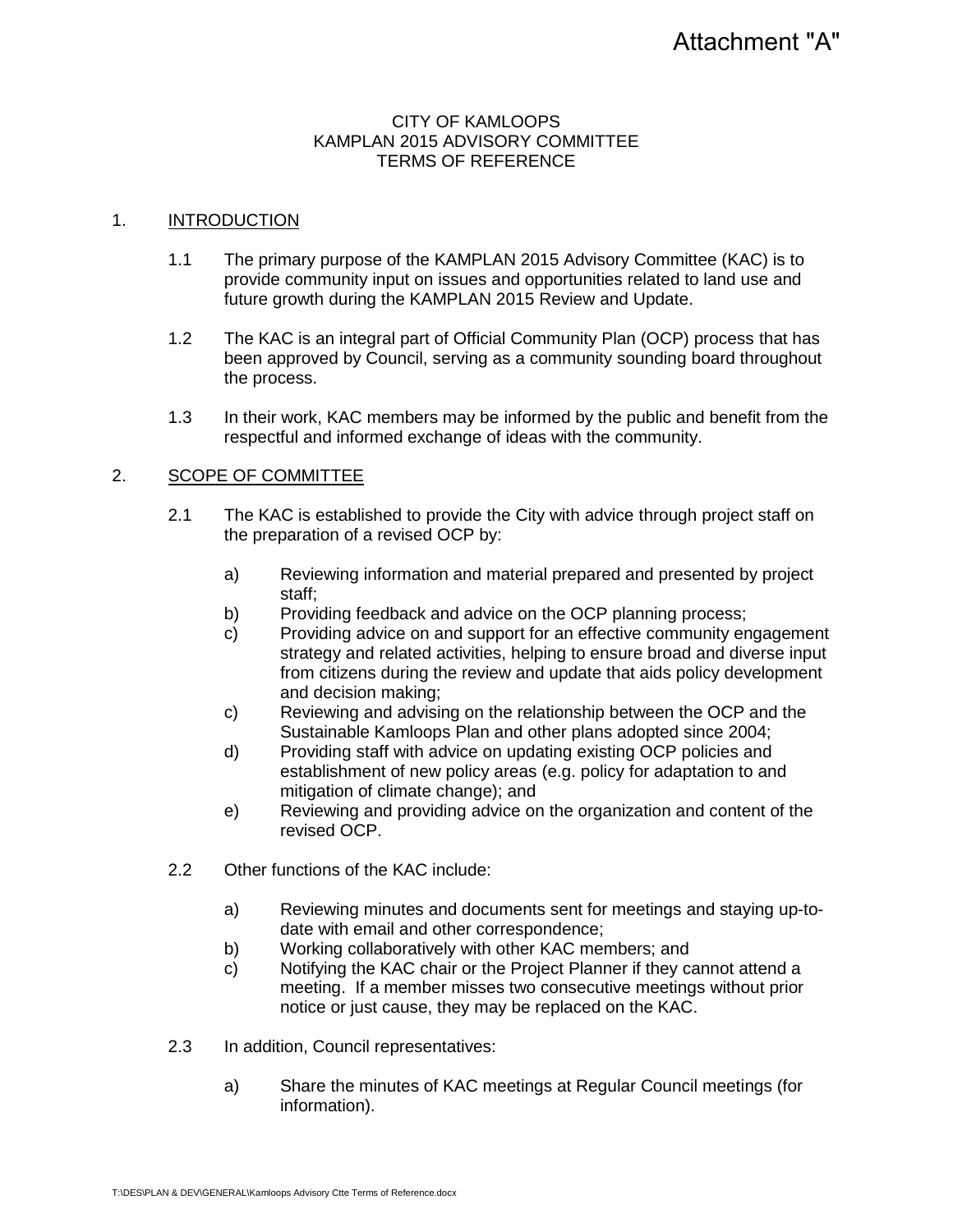## 3. MEMBERSHIP

3.1 The KAC is a 12-member committee with representation from various stakeholders, including:

Voting members:

- a) Three (3) representatives from the community;
- b) One (1) youth representative from the community;
- c) One (1) representative from the development industry (Canadian Home Builders' Association - Central Interior);
- d) One (1) representative from an environmental organization (Kamloops Natural Areas Advisory Committee);
- e) One (1) representative from the Social Planning Council; and
- f) One (1) representative from the Kamloops Chamber of Commerce.

Non-voting members:

- a) Two (2) representatives from Council; and
- b) Two (2) staff liaisons.
- 3.2 The representatives from the community must be:
	- a) Prepared to commit the time and energy required for the entire OCP review process; and
	- b) Committed to examining all issues and ideas objectively.
- 3.3 It is desirable that the representatives from the community possess one or more of the following attributes:
	- a) Be a practitioner in a field related to community engagement or public processes or other related fields;
	- b) Possess familiarity with and/or experience in land use planning best practices;
	- c) Be a demonstrated independent and innovative thinker;
	- d) Have a demonstrated track record of commitment to the community; and
	- e) Have volunteer experience.

#### 4. APPOINTMENT

4.1 Representatives from Council are appointed by the Mayor and the four community members are appointed by Council.

# 5. TERM

5.1 The KAC will dissolve once the OCP Update is complete and adopted by Council.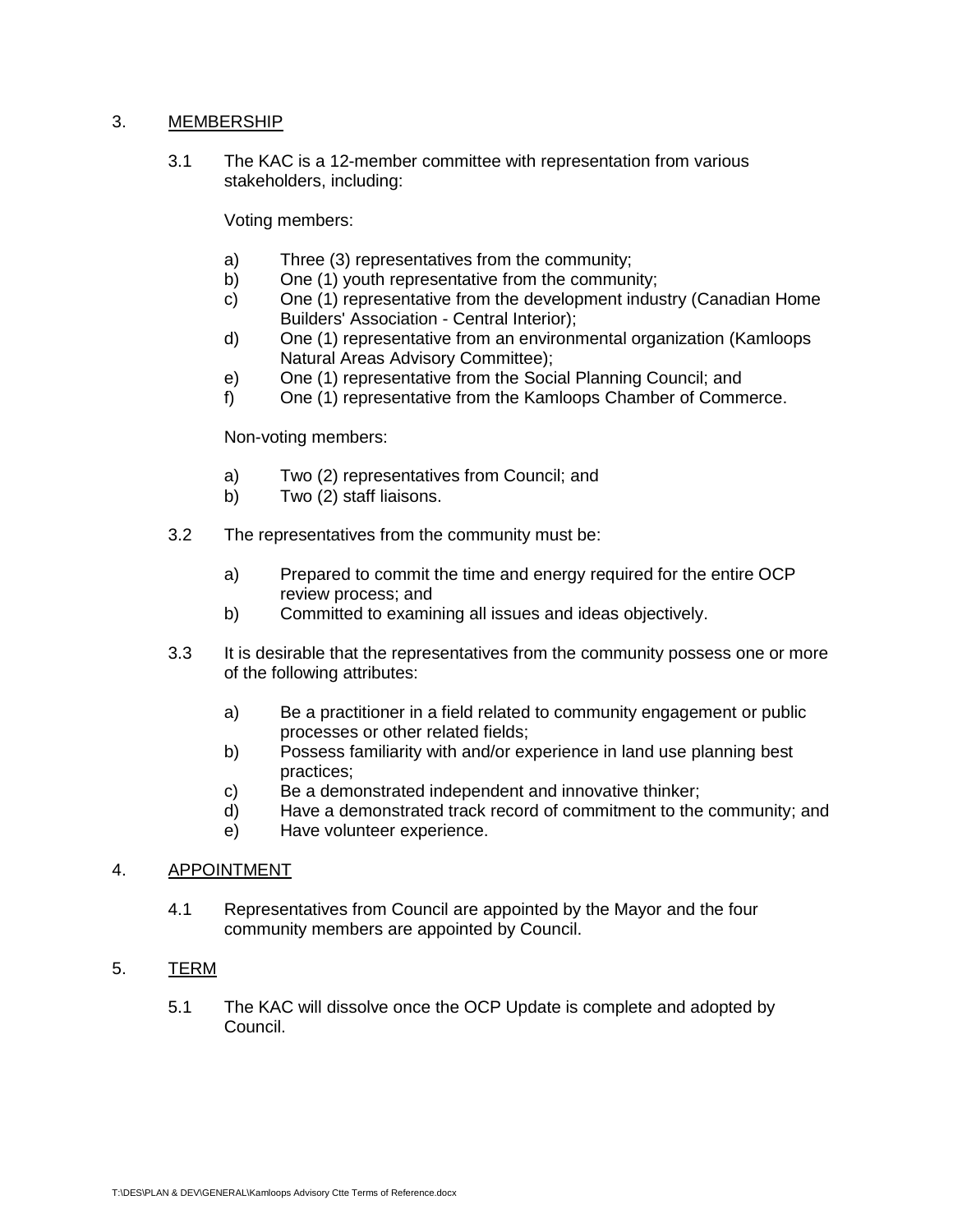# 6. GOVERNANCE

- 6.1 A Chairperson shall be appointed from the voting members by a majority of the KAC at the first or second meeting. In the absence of the appointed Chairperson, an acting chairperson shall be appointed for each meeting by those members present. The role of the Chairperson is to work with the Project Planner to:
	- a) Develop an agenda for each meeting;
	- b) Manage meetings in a businesslike manner;
	- c) Ensure everyone's voice is heard when issues are discussed;
	- d) Monitor how well the KAC works as a group and report to project staff on any issues; and
	- e) Represent the KAC at Transportation Plan Stakeholder Group meetings.
- 6.2 Members will:
	- a) Communicate as a team to maintain the integrity of the process and project timelines;
	- b) Encourage a balanced forum for discussion on future growth;
	- c) Objectively review planning considerations;
	- d) Represent all individuals and families that the City serves;
	- e) Listen to all viewpoints to ensure issues have been fully discussed;
	- f) Provide updates to Council through staff throughout the project;
	- g) Comply with all City, provincial, and federal guidelines and regulatory and legislative requirements; and
	- h) Apply a sustainability lens, considering economic, social, and community development and environmental stewardship.
- 6.3 Meeting frequency and length will vary through the course of the project to meet timeline constraints and meet key milestones.

Meetings will be more frequent early in the project to focus on:

- a) Process;
- b) Design and preparation of the public engagement strategy; and
- c) Review of land use scenarios.
- 6.4 Regular meeting attendance is required to remain a member in good standing.
- 6.5 KAC members must abide by the conflict of interest provisions of the *Community Charter*. Members who have a direct or indirect financial interest in a matter under discussion are not permitted to participate in the discussion of the matter. They must declare their conflict, state the general nature of their conflict, and then leave the meeting or that part of the meeting where the matter is under discussion. The member's declaration must be recorded in the minutes, and the KAC member must not attempt, whether before, during, or after the meeting, to influence the direction on any question/issue in respect of the matter.
- 6.6 KAC member conduct must not compromise the integrity of the City's service to the public. Members may not use the KAC as a platform to undertake/lobby for a special interest.